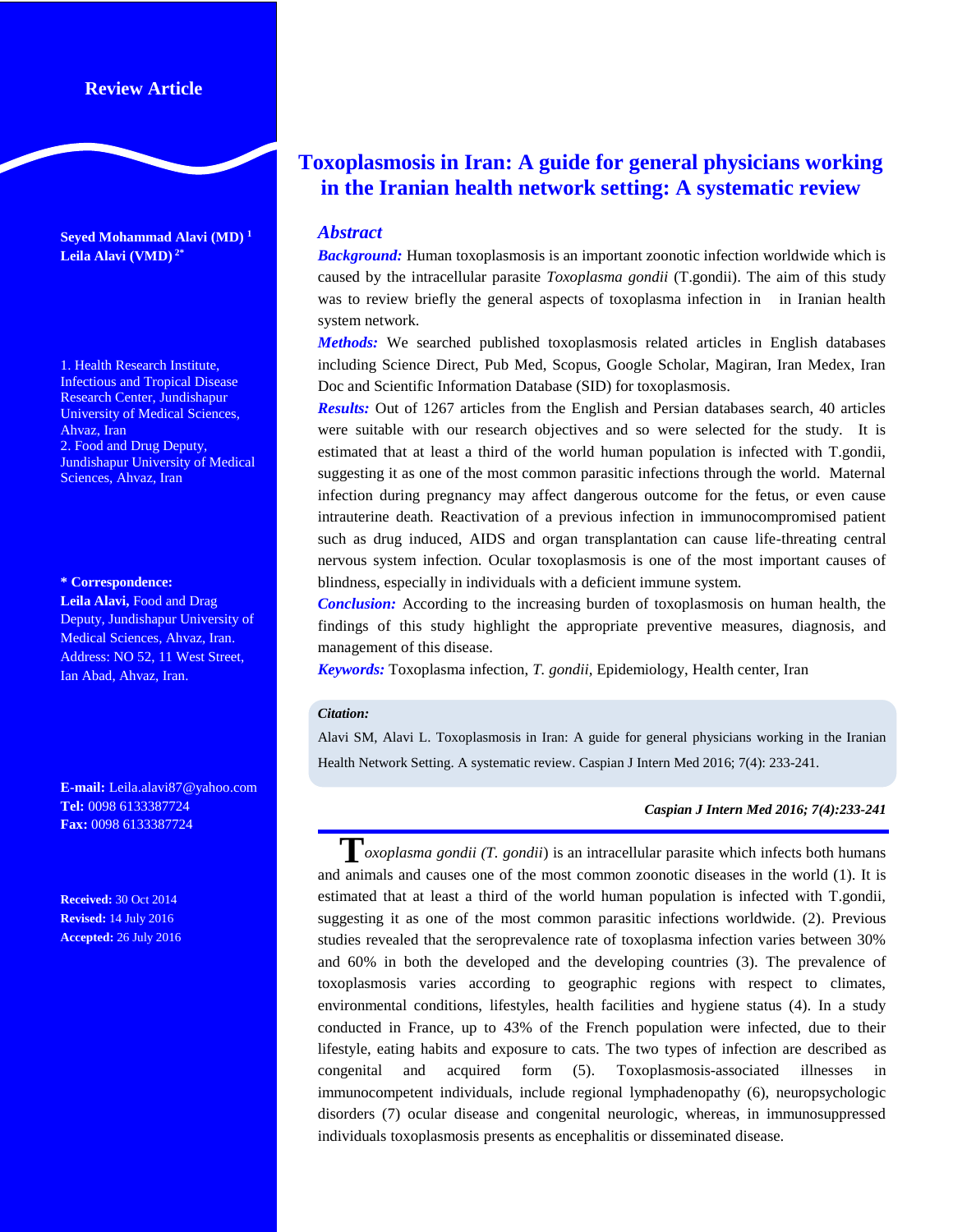Overall the total prevalence of 40% toxoplasmosis infection in the general population of Iran has been reported by Daryani et al., (8). This issue suggests the importance of these infective organisms to the public health. Therefore, pregnant women, children with congenital infection and immunocompromised persons such as HIV infected patients or organ transplanted patients are the most important individuals who are at risk of infection or reactivation of latent infection (9). General physicians as well as other health care workers (HCWs) who are concerned with public health should not overlook the dangers of toxoplasmosis in health care settings. The aim of this article was to review the current knowledge, epidemiology, diagnosis, treatment and prevention of toxoplasmosis among high risk persons attending health care workplace.

Out of 1267 articles from the English and Persian databases search, 40 articles were suitable with our research objectives and were selected for the study. Table 1 shows the results of the literature search about Iranian health system, the status of epidemiology of toxoplasmosis in the world and Iran, diagnostic methods available in health setting, treatment and useful recommendation for prevention according to the lifestyle of the people living in the region of study.

| <b>Subject</b>                                 | Year        | <b>Location site</b> | <b>References</b>                              |  |
|------------------------------------------------|-------------|----------------------|------------------------------------------------|--|
| Toxoplasmosis; pathogenesis                    | 2011        | <b>USA</b>           | Subauste et al.                                |  |
| Toxoplasmosis; prevalence                      | 2000        | Australia            | Tenter et al                                   |  |
|                                                | 2014        | Iran                 | Daryani et al                                  |  |
| Clinical presentation; schizophrenia           | 2003, 2012, | Czech                | Fleger et al., Fond et al., Hamidinejat et al. |  |
|                                                | 2009        | <b>Iran</b>          |                                                |  |
| Toxoplasmosis ; review                         | 2006,2004   | <b>USA</b>           | Dodds et al., Montaya et al.                   |  |
|                                                | 2012        | Iran                 | Seadatnia et al.                               |  |
| Toxoplasmosis; treatment                       | 2009        | <b>Iran</b>          | Alavi et al.                                   |  |
|                                                | 2010        | Peru                 | Nunura et al.                                  |  |
|                                                | 2001        | France               | Deroin et al.                                  |  |
|                                                | 2002        | <b>USA</b>           | Camps et al.                                   |  |
| Health system network                          | 2004,2013   | Iran                 | Asadi et al., Alavi et al                      |  |
| Neglected diseases                             | 2014        | <b>USA</b>           | Jones et al.                                   |  |
| Toxoplasmosis; transmission                    | 2014,       | Czech                | Fleger et al.                                  |  |
|                                                | 2004        | <b>USA</b>           | Fayer et al.                                   |  |
|                                                | 2014        | Iran                 | Ebrahimi et al.                                |  |
| Infection during pregnancy                     | 2014        | India                | Chaudry et al.                                 |  |
|                                                | 2014,2013   | Iran                 | Davami et al., Elahian et al., Asgari et al.   |  |
|                                                | 2013        | Iran                 | Montaya et al                                  |  |
|                                                | 2008        | <b>USA</b>           |                                                |  |
| Toxoplasmosis; traveling                       | 2014        | <b>USA</b>           | Sepulveda Arias et al.                         |  |
| Textbook; infectious diseases                  | 2010        | <b>USA</b>           | Mandel et al.                                  |  |
| Congenital infection                           | 2006        | <b>USA</b>           | Roman et al.                                   |  |
|                                                | 2009        | France               | Garcia-Meric et al                             |  |
| Clinical presentation; fever of unknown origin | 2013        | India                | Abhilibash et al                               |  |
| Clinical presentation; disseminated infection  | 2010        | Peru                 | Nunura et al                                   |  |
|                                                | 2013        | Italy                | Cumo et al                                     |  |
| Infection among immunocompromised host         | 2013        | Iran                 | Alavi et al                                    |  |
| Ocular toxoplasmosis                           | 2014        | Iran                 | Rahimi et al.                                  |  |
|                                                | 2004        | Iran                 | Soheilian et al                                |  |
| Clinical presentation; lymphadenitis           | 2014        | Saudi Arabia         | Bilal et al                                    |  |
| Toxoplasmosis; diagnosis                       | 2007        | France               | Leal et al                                     |  |
|                                                | 2014        | Iran                 | Sarkari et al.                                 |  |
| Toxoplasmosis; prevention                      | 2002, 2008  | France               | Peloux et al., Deroin et al.                   |  |
|                                                | 2005        | <b>USA</b>           | Kerayetz et al                                 |  |
|                                                | 2006        | <b>Brazil</b>        | de Moura et al.                                |  |

| Table 1: Characteristics of selected articles from literature search |  |  |  |
|----------------------------------------------------------------------|--|--|--|
|----------------------------------------------------------------------|--|--|--|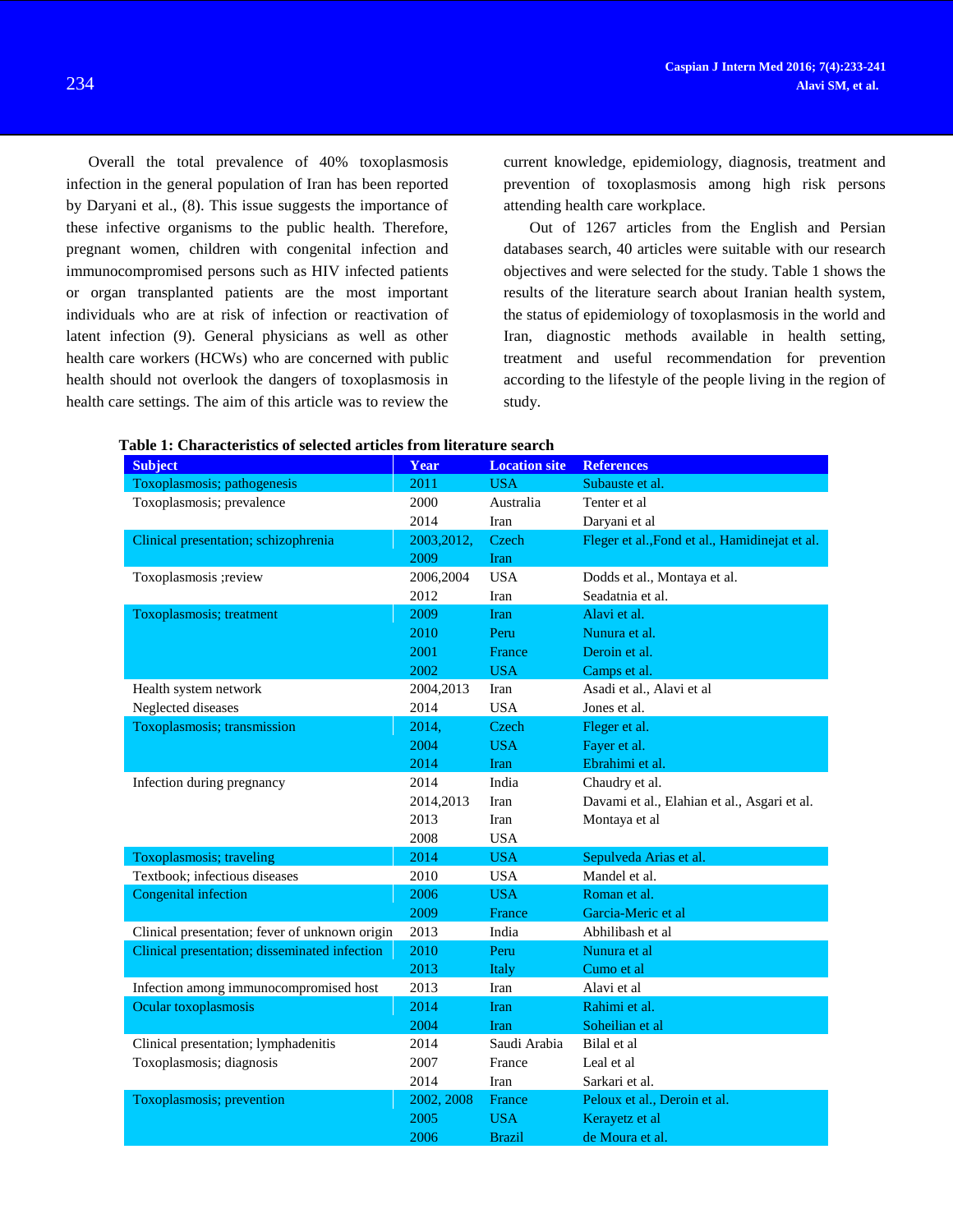**Health Care Network in Iran:** Iranian Ministry of ealth and Medical Education is in charge of provision of healthcare services through its network of medical sciences universities including health centers in the country. An elaborate system of health network has been established which has ensured provision of primary health services to the vast majority of public (10, 11).

**Primary Health Center:** The Iranian health care network includes first line health unit called in Iran" Khaneh-e-Behdasht", rural health centers, urban health centers and tertiary hospitals. Khaneh-e-Behdasht is the fundamental unit of the public health system providing primary health care (PHC) to people living in rural areas. Since 1984, the activities of the health system have resulted in a dramatic decrease in the burden of common and endemic infectious diseases (11). The health centers provide appropriate health services throughout Iran, from remote mountain areas to inner urban areas in the country's capital (10, 11).

**Epidemiology of toxoplasmosis:** Cats are the definitive host for T.gondii where the parasite can complete its sexual cycle. Cats usually shed the oocyst in their feces for up to 2 weeks after a new infection. Oocystes are the environmentallyresistant form of organism. Sporulation is needed for oocysts to become infectious and this happens within 1–5 days in the environment. Sporulated oocysts can remain infective in a humid environment for a year or longer. When ingested by humans or susceptible animal, the parasite becomes a tissueinfective form in the intestine, enters the blood system and migrates via the blood to other body organs (12, 13).

**Route of transmission:** Humans are most commonly infected accidentally by either ingestion of contaminated food, drinking contaminated water, or soil having oocysts from a cat's feces, or eating raw meat containing tissue cysts (14). Infection in humans also occurs congenitally from mother who acquired her infection during gestation to her child through transplacental transmission (15). Less common ways of toxoplasma transmission are by transplantation of an infected organ, or transfusion of infected blood, or transmission by accidental needlesticks, or by hemodialysis, or through sexual transmission (13, 6-19).

The transmission of toxoplasmosis infection via organ transplantation may result from a seropositive donor to a seronegative recipient. In bone marrow transplant recipients, toxoplasmosis is always a result of reactivation of a latent infection rather than from the infected transplanted organ (20).

**Prevalence in the world:** The seroprevalence of *T.gondii*  varies among different populations from different geographic areas and even within a given population. These differences depend on various factors such as eating habits and general health. A decrease in seroprevalence over the past few decades has been reported worldwide (1, 2). Serological surveys have demonstrated that exposure to T. gondii even in the developed countries is high, from 30% in the United States to 50-80% in Europe (21).

**Prevalence in Iran:** In a recently published systematic review study and meta-analysis has reported that the overall toxoplasma seroprevalence rate among the general population in Iran was approximately 40%; there was no significant difference between males and females. An increasing trend of seroprevalence by age was suggested. In addition, there was high seroprevalence in those who have a direct contact with cats, consume uncooked meat and raw fruits or vegetable use, and work in farms, such as a housewife with low level of education, and live in rural areas(8).

T. gondii seropositivity among a sample of young Iranian women who presented for pre-marital laboratory test using ELISA was 15% (13% for IgG and 2% for IgM). Seropositivity for T. gondii IgG differed according to age groups. IgM seropositivity showed the highest rate among women aged  $\langle 20 \rangle$  years. They concluded that appropriate educational programs to improve knowledge in young women who are at the risk of infection during gestation should be implemented (22).

**Clinical Manifestations:** *Toxoplasmosis* has a wide spectrum of clinical diseases, from asymptomatic infection in immunocompetent person to a life-threatening illness in immunodeficient patient. Toxoplasmosis is classified as: asymptomatic infection, ocular disease, infection in pregnancy, acquired or reactivated infection in the immunocompromised patient, and congenital infection.

General physicians and health care workers (HCWs) involved in Iranian health network regarding their work duties in providing basic health services are interested in investigating toxoplasma infection in immunodeficient patients, pregnant women and children with ocular infection. Therefore, in summary in this review we seek to address these three major issues.

**Immunocompromised patients:** In contrast, toxoplasmosis is usually benign in normal individuals, the infection in immunocompromised individuals is almost always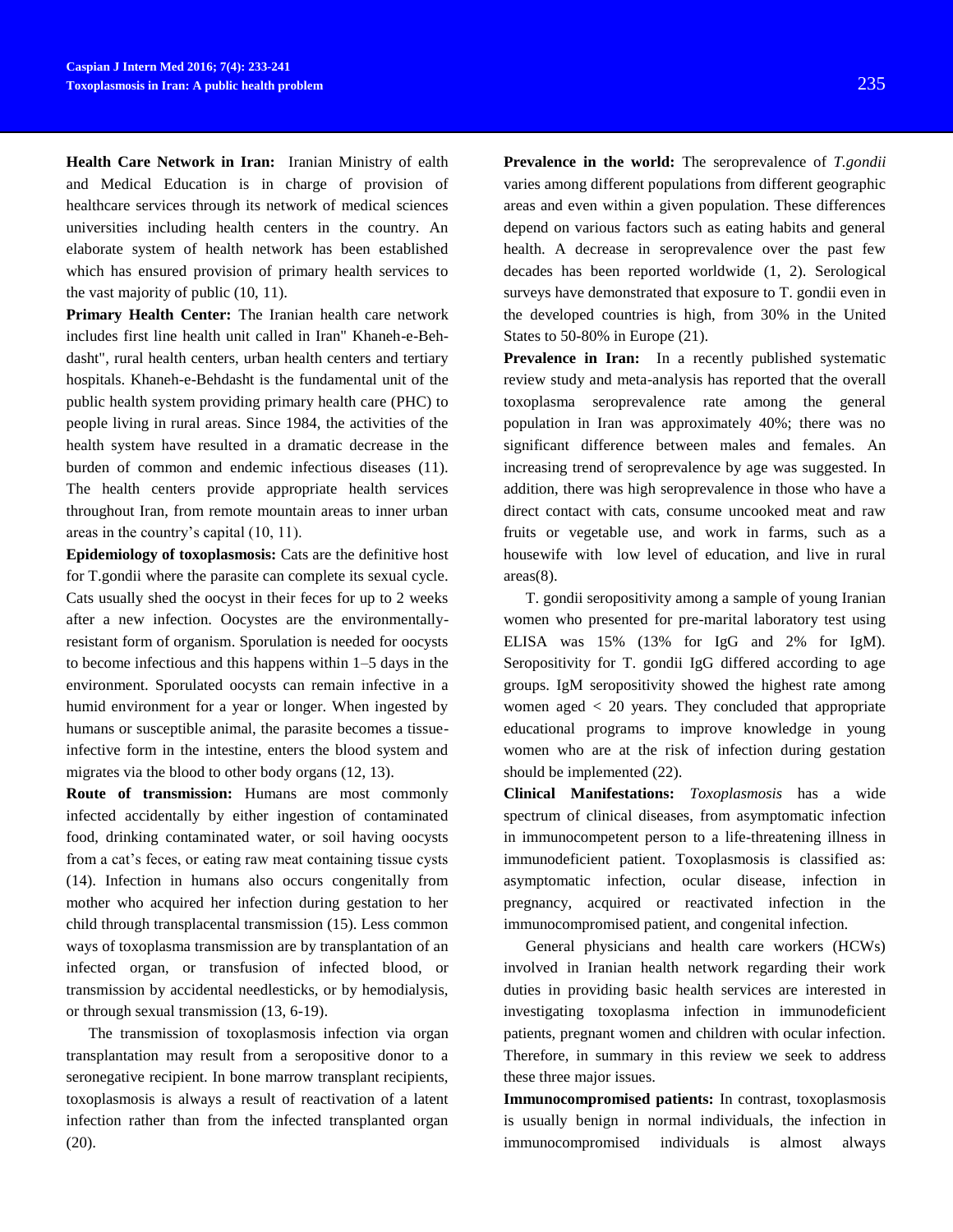dangerous and malignant because of its devastating consequences, and therefore there is a need of rapid diagnosis and management of toxoplasmosis in these patients (9, 18, 20).

Immunocompromised patients included those individuals with hematologic malignancies, organ transplantation, HIV/ AIDS, and those under treatment of immunosuppressive agents such as corticosteroids, anti-TNF drugs and cytotoxic drugs. In patients with immunodeficiency status, active disease, include encephalitis, pneumonitis, and myocarditis. Pneumonitis is usually under recognized and neglected (20). Fever of unknown origin may be the only clinical presentation of toxoplasmosis in the early stages of T. gondii infection (23). Disseminated infection may be the other form of infection that is reported frequently among immunocompromised patients, although rare cases of this form have been found in immunocompetent persons (20, 24). Mortality is high and up to 100% if the infection is not diagnosed and appropriately treated. Although clinical manifestations in organ transplant recipient are similar to other immunocompromised patients, additional considerations should be provided to organ transplant recipient and AIDS patients (20, 25). Iran, in the light of HIV/AIDS epidemic is a country in which HIV is concentrated in intravenous drug users (IVDUs). In a study conducted by Alavi et al., in Ahvaz, southwest Iran, the frequency of toxoplasma-IgG in HIV positive and HIV negative IVDUs was 73.8% and 81%, respectively. Based on their results, prevalence of toxoplasmosis infection in the illicit drug users with HIV positive or negative is equal.

It is well shown that in hemodialysis patients, the humoral and cellular immune systems are suppressed and the number of circulating T cell is reduced. Hemodialysis cannot be returned to impair immune status. Thus, immunosuppression causes high prevalence of latent infections such as toxoplasmosis (16). Ebrahimzadeh et al. in their case-control study reported a high prevalence of toxoplasmosis among hemodialysis patients. Other findings indicate that 21 out of 37 patients (58.3%) in the case group were positive for anti-t*oxoplasma gondi* IgG in case group while in control group only 11 (29.7%) individuals were positive that had statistically significant difference( $p \le 0.05$ ) (17).

**Pregnant women:** Like other persons with normal immune system, acute *toxoplasma* infection in pregnant women is usually asymptomatic. The most common clinical

manifestation of recent infection in pregnancy is regional lymphadenopathy (20).Less commonly, pregnant women like other immunocompetent individuals may be clinically presented with atypical features such as FUO, tonsillitis, pneumonia, polyneuritis and polymyositis (23, 24, 26). The risk of infection from mother to the fetus does not relate with clinical presentation of infection in the mother during gestation. Transmission to the fetus is limited to acquiring the infection during gestation (27).

Maternal infection before becoming pregnant does not result in transmitting the infection to the fetus. Despite the fact that acute toxoplasma infection during pregnancy can be prevented, its potentially tragic outcome for the fetus and newborn continue to occur in Iran (28). The infection can be acquired during ingestion through consuming undercooked meat or contaminated food or water. Previous studies indicated that the incidence and severity of congenital toxoplasmosis vary with the trimester during which the infection was acquired by the mother (20). Severe form of congenital toxoplasmosis is expected to be found in infants born of mothers who acquire toxoplasma infection in the 1st or 2nd trimester of gestation, whereas children born of mothers who acquire the infection during the 3rd trimester are mostly asymptomatic.

Transmission to the fetus may be resulted in visual and hearing abnormalities, mental retardation, seizures, hematological disorders, or death (20, 27, 28). Congenital toxoplasmosis is complicated with encephalitis, microcephaly, hydrocephaly, hepatitis, lymphadenopathy and even intrauterine death. Presence of T.gondii in human placenta is associated with congenital infection (29). In a study conducted in Jahrom, South of Iran, by Davami et al., IgG-seropositivity among pregnant women measured by ELISA method was 13%, and for 2% IgM-seropositivity was (22).

In a study conducted in the north of Iran by Elahian et al., IgG-seropositivity among pregnant women referring to health center measured by ELISA method was 52%, no samples from them were positive for IgM-antibody reflecting no recent infection during gestation (28). In another study from Shiraz, a city in southern Iran, the authors concluded that toxoplasma might largely contribute to spontaneous abortion, due to high level of toxoplasma infection in aborted fetuses. In this study, Asgari et al found that 78 of 542 (14.4%) were positive for T.gondii using PCR method (29).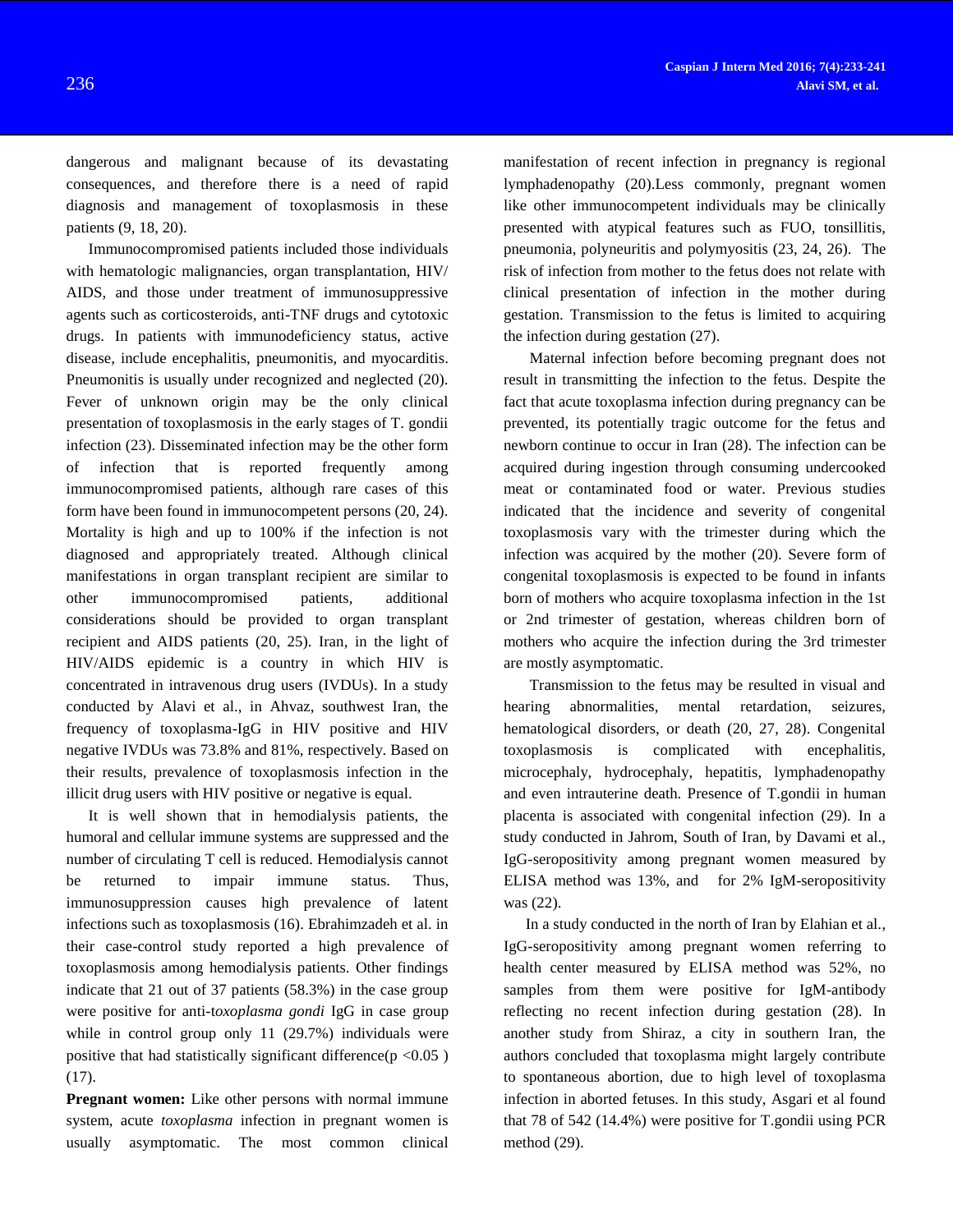**Ocular toxoplasmosis:** *Toxoplasmosis* is one of the most common infectious cause of uveitis among immunocompetent individuals. Ocular lesions may result from both congenital and acquired infection, in which lesions may occur during the acute or latent stage of the infection (20). Although acquired *toxoplasmosis* in healthy adults is most commonly asymptomatic ocular toxoplasmosis in these individuals may end to complete or partial loss of vision. Patients with ocular toxoplasmosis who acquired utero infection are more frequent in the 2nd and 3rd decade of life and have more severe disease hallmarked by bilateral disease, old retinal scars, and involvement of the macula, whereas, patients in the setting of acute toxoplasmosis are more often between the 4th and 6th decades of life, most often have unilateral involvement, and have eye lesions that usually spare the macula and do not present with associated old scars (20).

In a study from southern Iran, which was conducted among new cases of uveitis, anterior uveitis was the most common type of inflammation (40%), followed by posterior uveitis (28%). Toxoplasmosis was reported as the most common cause of posterior uveitis (30). Toxoplasmosis as an important infective cause for anterior uveitis in Iranian patients is documented in other studies (31).

Symptoms of acute toxoplasmic chorioretinitis include blurred vision, scotoma, pain, photophobia, and epiphora. Loss of central vision happens when toxoplasmosis is associated with macula involvement. When inflammation resolves, vision improves, but without complete recovery of visual acuity (20).

**Diagnosis:** Since the clinical manifestations of *toxoplasmosis* are mostly nonspecific, toxoplasmosis should be carefully kept in mind in approaching a patient with clinical presentations suggestive of infection. The appropriate diagnostic tests must be done and correctly interpreted in regard to patient's clinical features.

There are many diagnostic methods for acute toxoplasma infection such as: isolation of *T. gondii* or amplification of its DNA in blood or body fluids; demonstration of tissue cysts tachyzoites in histopathology examination of tissue, cytological preparations of body fluids, histologic appearance of a biopsied lymph node, and serologic tests (20, 32-35). Here, because of resource limitation, technical laboratory facilities and hazards of spreading the infection in health network, we emphasize on serological tests for diagnosing toxoplasma infection in patients referring to

health centers around the country. Toxoplasmic lymphadenitis in older children and adults are probably diagnosed based on histologic examination alone (33). Polymerase chain reaction (PCR) for the detection of *toxoplasma DND* in body fluids (e.g. Cerebrospinal fluid, blood, urine, amniotic fluid) and tissues (placenta, fetal) has been successfully used to diagnose congenital, ocular, cerebral, and disseminated toxoplasmosis. The sensitivity and specificity of PCR in CSF is 77% and 100%, respectively (19, 28, 31). In some other patients such as pneumonia or CNS infection, imaging must be added to diagnostic investigation (34).

**Serologic tests:** A large number of serologic tests are provided to detect specific antibody against T.gondii. There is no single serologic test to diagnose toxoplasma infection (20, 32).

**IgG-Antibodies Tests:** The most frequent used tests for IgG antibody detection are: Sabin-Feldman dye test, ELISA, indirect fluorescent antibody (IFA) test. Usually, IgG –Ab appears within 1 to 2 weeks after the initiation of toxoplasma infection, reaches to its peak within 1 to 2 months, then decreases slowly, and usually persists in low titers for life (20). Sabin-Feldman dye test because of living organism's requirement is only available a few reference laboratories. The diagnostic value of IFA test seems to be the same as the dye test (20). The agglutination test detects IgG antibody. The test is very sensitive to IgM antibody, and should not be used for the measurement of IgM antibodies.

The IgG-ELISA is now the most widely used test to detect IgG antibodies against T*. gondii.*

IgG- avidity test is a useful test to differentiate latest toxoplasma infection from distant infection. Low avidity test results may persist for a long time after the primary infection, hence a low avidity test result should not be used to diagnose recent infection. HCWs providing care of pregnant women should be aware that IgG-avidity tests are only confirmatory tests and should not be used alone to make a therapeutic decision (20).

**IgM- Antibodies Tests:** IgM antibodies appear earlier and decline more rapidly than IgG antibodies. IgM -Ab tests are very important as diagnostic methods to diagnose acute infection and to detect recent infection during gestation (20, 35). IgM-IFA-AB appears within the first week of infection; rapidly increases in titers, then titers decrease to a low level, and usually disappear few months later. Antinuclear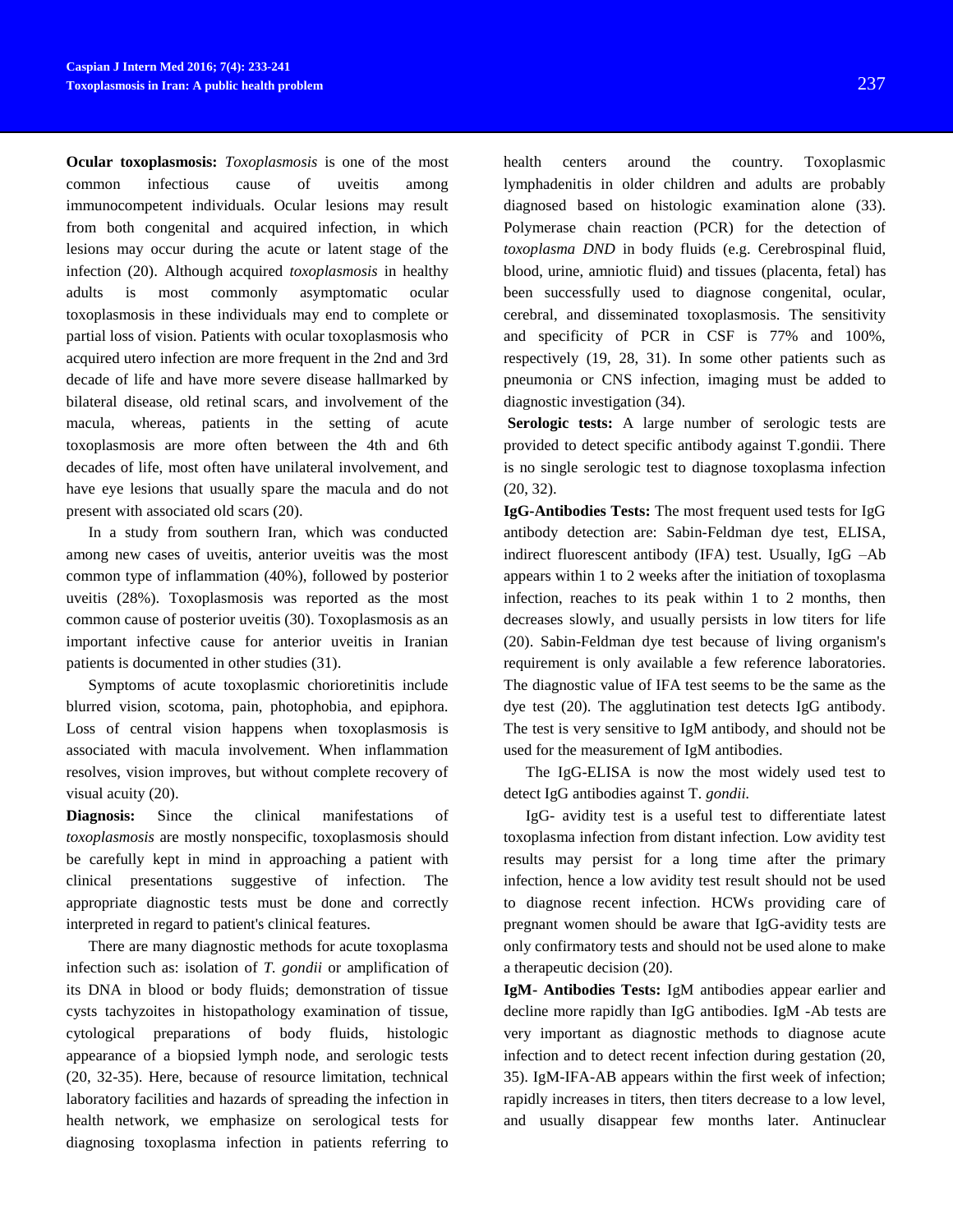antibodies and rheumatoid factor may cause false-positive results (20).

The double-sandwich IgM-ELISA is currently the most frequently used test for the detection of IgM antibodies against *T. gondii* in adults, fetuses, and newborns (20, 28, 32). *Immunoglobulin* M *Immunosorbent Agglutination Assay test:* IgM-ISAGA test is more sensitive and specific than the IgM-IFA test. The presence of RF or ANA does not cause false-positive results in the IgM-ISAGA. In adults, it is more sensitive but much less specific than the double-sandwich IgM-ELISA method. IgM-ISAGA is the most sensitive method for diagnosis of congenital infection in infants (20).

**IgA- Antibodies Tests:** Because of the increased sensitivity of IgA assays in comparison to IgM assays in the diagnosis of congenital toxoplasmosis, this test is considered by physicians in the serologic diagnosis of the infection in the fetus and newborn (20,32).

**Treatment:** Pyrimethamine is the most effective drug and should always be included in anti-toxoplasma drug regimens. Pyrimethamine as a folic acid antagonist may cause bone marrow suppression therefore; concomitant use of folinic acid (calcium leucovorin) is needed to decrease the drug side effects (20, 36). Since monotherapy is not recommended in the treatment of toxoplasmosis, a second drug such as sulfadiazine or clindamycin (37) should be added. The most frequent sulfadiazine side effects are skin rashes and nephrotoxicity. Sulfadiazine-induced side effects such as hallucinations, encephalopathy or a new psychiatric finding must be considered in an AIDS patient under treatment of toxoplasmosis. The most significant side effects of clindamycin are rash, nausea, vomiting, diarrhea (associated with *Clostridium difficile* infection) and less commonly myopathy (20).

Trimethoprim-sulfamethoxazole (TMP-SMX) as a folic acid antagonist drug combination is similar pyrimethamine plus sulfadiazine, although limited it has documented activity against toxoplasmosis (6). Recent studies have suggested that other drugs including azithromycin, clarithromycin, atovaquone, and dapsone may have therapeutic effect on toxoplasmosis infection. Since this effect is less clear; they should only alternatively be used in combination with pyrimethamine whenever possible (20, 36). Although spiramycin is used to reduce transmitting the infection to the fetus in pregnant women, it has not been shown to be effective for toxoplasmosis treatment (32).

**Treatment of immunocompetent patients:** Treatment of immunocompetent patients with lymphadenitis is rarely indicated; this form is self-limited. Alavi et al., suggest that TMP-SMX (with a dose of 48 mg/kg/day divided into two doses for 1 month) has a good therapeutic results in children with lymphadenitis and can be administrated in selected patients for whom treatment is required (6). Treatment with pyrimethamine plus sulfadiazine was successful in a case of disseminated toxoplasmosis in an immunocompetent patient (24).

**Treatment of Immunodeficient Patients:** Treatment of toxoplasmosis in AIDS patients as well other immunodeficient patients includes acute treatment, maintenance treatment, and prophylaxis. Pyrimethamine [oral 200 mg loading dose, then 50  $( $60 \text{ kg}$ )$  to 75  $( $60 \text{ kg}$ )$ mg PO qd] plus sulfadiazine  $[1000 \; (<60 \; \text{kg})$  to 1500 mg (>60 kg) PO q6h] plus folinic acid [10 to 20 mg PO, IV, or 1M qd (up to 50 mg qd)] is the therapy of choice for AIDS patients with toxoplasmosis. Clindamycin with a dose of 600 mg q6h PO or IV (up to 1200 mg IV) q6h can be substituted with sulfadiazine. Possible alternative regimens may be as follows: TMP-SMX, 5 (as high as  $15-20$ ) mg/kg/ day (trimethoprim component) PO or IV q 12h. After successful primary therapy, drug doses are generally decreased for maintenance therapy; Pyrimethamine (25 mg/day) plus sulfadiazine (500 mg four times daily) (20).

**Treatment of ocular toxoplasmosis:** Ocular patients should be treated based on ophthalmologic evidence such as: decrease in visual acuity, macular or per papillary lesions, greater than one optic disc lesions, lesions associated with inflammation, multiple active lesions, and active disease for longer than I month, and any ocular lesions in association with acquired infection. The classic therapy for ocular toxoplasmosis includes a combination of pyrimethamine (100 mg loading dose given over 24 hours, followed by 25 to 50 mg/day) and sulfadiazine (1 g given four times daily) for 4 to 6 weeks depending on the clinical response (20).

TMP-SMX (TMP, 48 mg/kg/day divided into two doses) or clindamycin (300 mg PO every 6 hours for a minimum of 3 weeks) has also been associated with acceptable results (20).

**Treatment of pregnant women and infected neonates:** In pregnant woman suspected to have active toxoplasmosis infection or recent infection during gestation, prophylaxis with spiramycin begins (32). Sulfadiazine or clindamycin alone may be used if spiramycin cannot be used or is not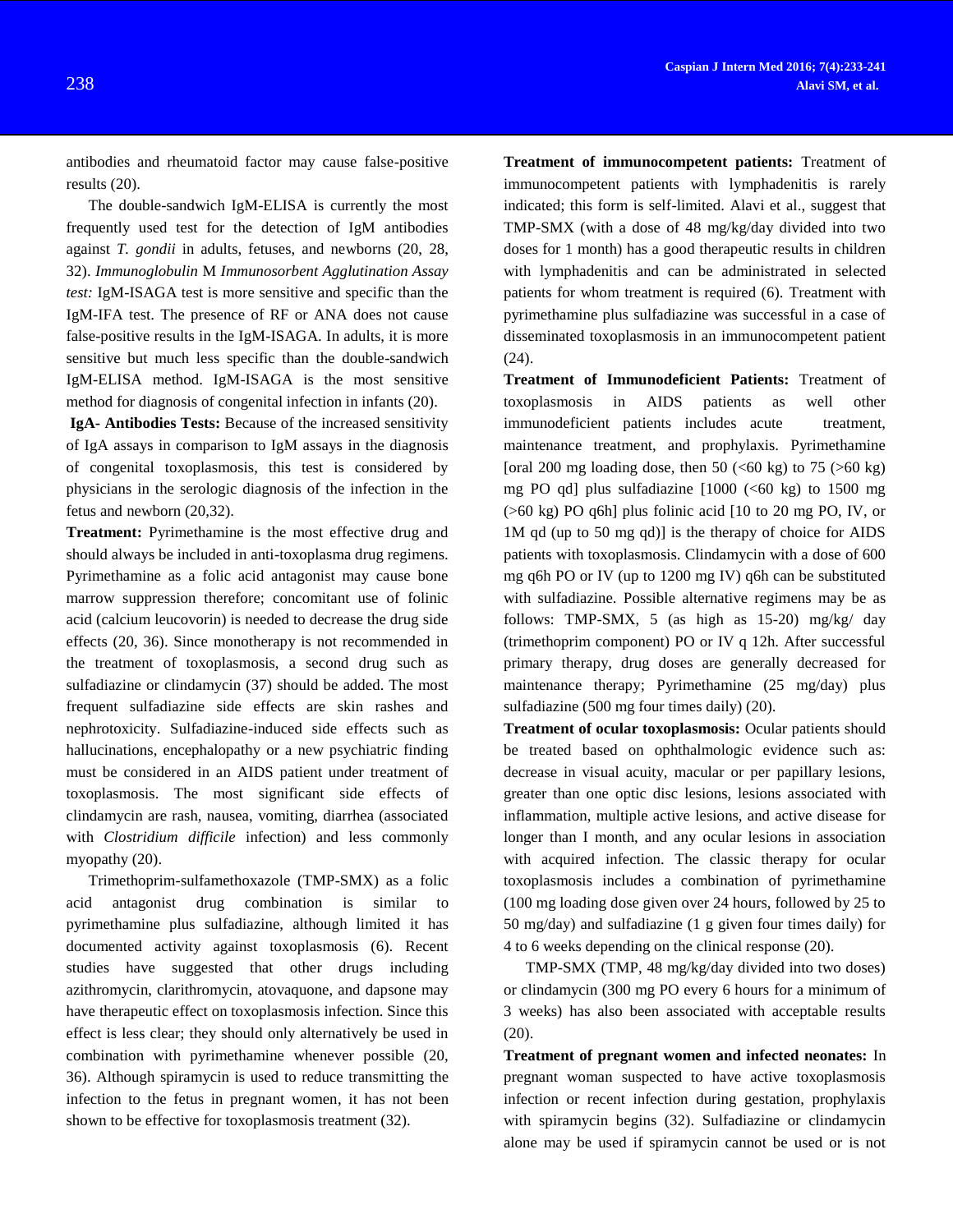available (20). The treatment is changed to pyrimethamine plus sulfonamide plus folinic acid if fetal infection is proven. Confirmed infected children are treated with sulfadiazine (50 mg/kg every 12 hours), pyrimethamine (loading dose: I mg/kg every 12 hours for 2 days; then beginning on day 3, 1 mg/kg/day for 2 or 6 months; then this dose three times weekly and folinic acid (10 mg three times weekly )for 12 to 24 months (20,32). All the children from mother infected during gestation are followed-up after birth to detect the consequence of toxoplasma infection, mainly ocular (38).

**Prevention:** Seronegative pregnant women and immunodeficient patients are the most important population and should exeruse caution to avoid the risk of getting active infection. Prevention is readily accomplished by health education and increasing the knowledge of these patients about toxoplasmosis, its routes of transmission and ways of decreasing its complications. The goal is to avoid the ingestion of and contact with tissue cysts or speculated oocytes (20, 39).

Serological screening of donors and recipients before organ transplantation is the most important diagnostic method to identify high risk patients (seropositive recipients and seropositive donor/seronegative recipients) for toxoplasmosis. Preventing toxoplasmosis in immunodeficient patients relies on chemoprophylaxis with TMP/SMX (40). The most important recommendation to prevent and spread toxoplasma infection through the community especially among pregnant women and immunodeficient patients are as follows below:

*Reduction of environmental contamination: by* reducing the risk of spread of the infection via environmental factors through preventing the food and water from being contaminated with T.gondii. Reduce the risk of cat induced environmental contamination by feeding cats with safe food including cooked meats, disinfecting the cat-related material and holding place (19). *Reducte transmission to people: R*educe toxoplasma transmission to people by avoiding direct handling of stray cats, especially kittens, and avoiding contact with soil.

The measures to reduce transmission of toxoplasmosis through food or water, including eating the previously frozen meat; treating drinking water to water, cooking food with safe water; careful washing of dishes, counters, and utensils, and appropriate washing hands with water ad soap after contact with raw meat, poultry, seafood, or unwashed fruits or vegetables (41).

**Screening high risk population:** Pregnant women should be screened to detect infection during pregnancy and appropriate treatment (32). Screening of immunodeficient patients such as AIDS and donors and recipients before organ transplantation and administering TMP/SMX (40).

In conclusion, this review article showed that Iranian Health Care Network has enough capacity to integrate anti toxoplasma activities throughout the country from the first line health unit, rural health centers, and urban health centers to tertiary hospitals. The findings of the present study showed a practical view about epidemiology of toxoplasma in Iran and other parts of the world. The current review using updated data including more recent data from the recently published journals corroborated the findings from the previous studies (5-8, 13, 17-20, 23, 26, 35). This review showed that previous ideas about toxoplasmosis regarding to prevalence, clinical presentation among immunocompetent individuals, relation to non-infectious diseases such as schizophrenia, polymiositis, fever of unknown origin in immunocompetent hosts are changing.

As mentioned before, this study, however, showed some beneficial new ideas for diagnostic methods based on availabilities in limited resource area in rural and even remote urban health centers in Iran. This finding is of high importance, because this information enables general physician to choose proper laboratory tests and appropriate drugs based on their availabilities in health settings. The present study showed that nontoxic and available drugs such as co trimoxazole and clindamycin may be used instead of toxic and non-available drugs such as pyrimethamine and sulfadiazine (6, 37).

The current review also included data about toxoplasmosis in pregnant women, HIV infected patients, ocular toxoplasmosis and strategies for the prevention of toxoplasma infection. Collecting a useful data in a single article based on epidemiological pattern of toxoplasma infection in Iran according health facilities in the region enables general physicians to approach and manage their patients with toxoplasmosis better than the past.

Pregnant women and immunodeficient patients should be screened to detect infection. IgM -Ab tests are very important used diagnostic methods to diagnose acute infection and to detect recent infection during gestation. HCWs providing care to pregnant women should be aware that IgG-avidity tests are only confirmatory tests and should not be used alone to make a therapeutic decision. Treatment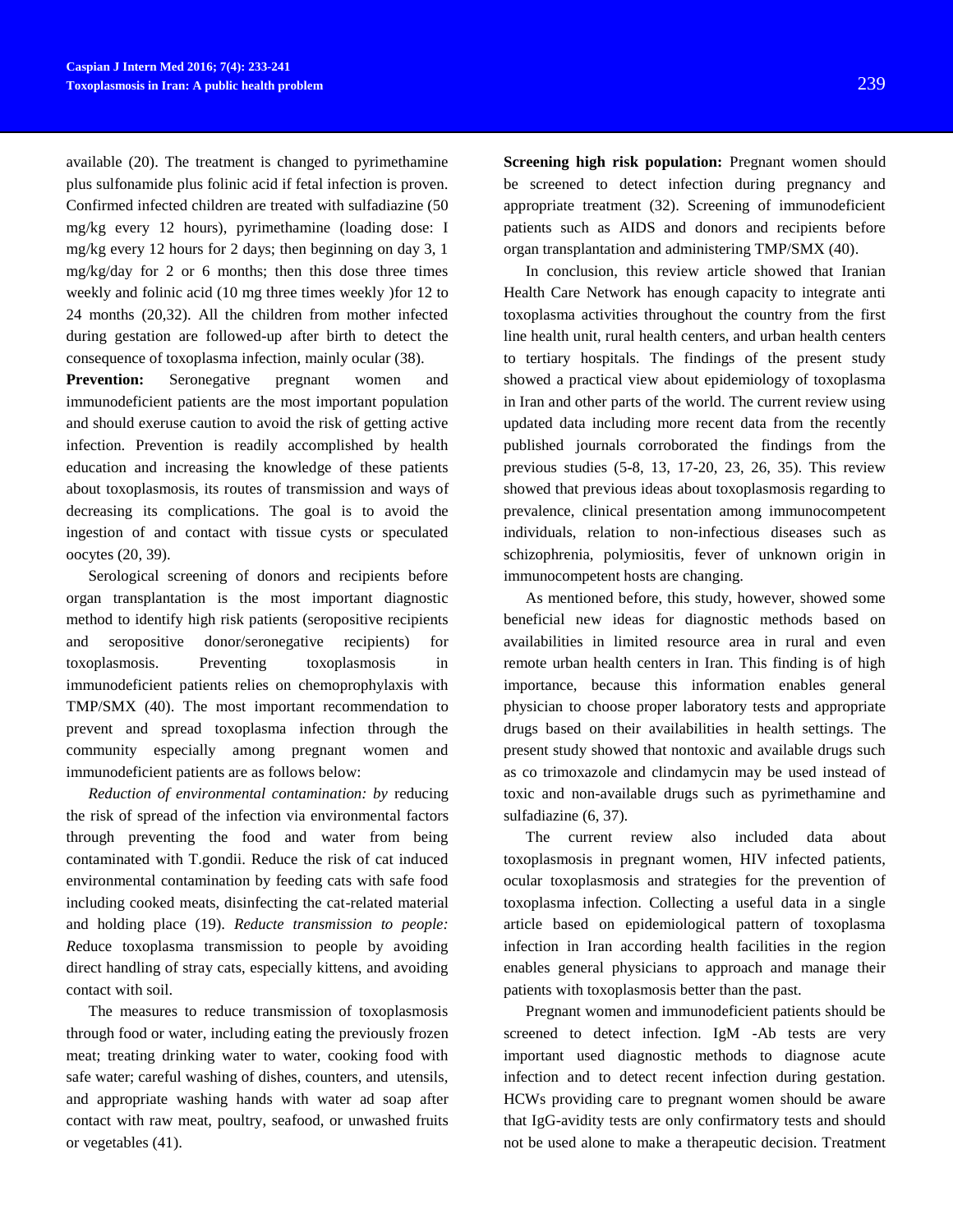with pyrimethamine plus sulfadiazine plus folinic acid is the first choice treatment regimen in an immunocompetent patient. Health education including recommendation to prevent toxoplasma infection in pregnant women and immunodeficient patients should be provided.

## **Acknowledgments**

We would like to thank Dr. Hamid Moradzadegan for has valuable comments on diagnosis to Gholam Hussein Sefidgaran for the useful search in medical literature to Seyed Ali Alavi for has kinds the English editing.

**Funding:** This study has been funded by the infectious and Tropical Research Center of Joundishapur University of Medical sciences; and no financial support from other institutes.

**Conflict of interest:** Authors also declare having no conflict of interest including financial interests associated to the findings of the current survey.

## **References**

- 1. Subauste CS, Ajzenberg D, Kijlstra A. Review of the series "Disease of the year 2011: toxoplasmosis" pathophysiology of toxoplasmosis. Ocul Immunol Inflamm 2011; 19: 297-306.
- 2. Tenter AM, Heckeroth AR, Weiss LM. Toxoplasma gondii: from animals to humans. Int J Parasitol 2000; 30: 1217-58.
- 3. Flegr J, Preiss M, Klose J, et al. Decreased level of psychobiological factor novelty seeking and lower intelligence in men latently infected with the protozoan parasite Toxoplasma gondii dopamine,a missing link between schizophrenia and toxoplasmosis? Biol Psychol 2003; 63: 253-68.
- 4. Dodds EM. Toxoplasmosis. Cur Opin Ophthalmol 2006; 17: 557-61.
- 5. Fond G, Capdevielle D, Macgregor A, et al. Toxoplasma gondii: a potential role in the genesis of psychiatric disorders. Encephale 2013; 39: 38-43.
- 6. [Alavi SM,](http://www.ncbi.nlm.nih.gov/pubmed?term=Alavi%20SM%5BAuthor%5D&cauthor=true&cauthor_uid=20194044) [Alavi L.](http://www.ncbi.nlm.nih.gov/pubmed?term=Alavi%20L%5BAuthor%5D&cauthor=true&cauthor_uid=20194044) Treatment of toxoplasmic lymphadenitis with co-trimoxazole: double-blind, randomized clinical trial. [Int J Infect Dis](http://www.ncbi.nlm.nih.gov/pubmed/20194044) 2010; 14: e67-9.
- 7. Hamidinejat H, Ghorbanpoor M, Hosseini H, et al. Toxoplasma gondii infection in first-episode and inpatient individuals with schizophrenia. [Int J Infect Dis](http://www.ncbi.nlm.nih.gov/pubmed/?term=Hamidinejat+H%2C+Ghorbanpoor+M%2C+Hosseini+H%2C+Alavi+SM%2C+Nabavi+L%2C+Jalali+MH%2C+Borojeni+MP%2C+Jafari+H%2C+Mohammadaligol+S.+Toxoplasma+gondii+infection+in+first-episode+and+inpatient+individuals+with+schizophrenia.+Int+J+Infect+Dis.+2010+Nov%3B14%2811%29%3Ae978-81.) 2010; 14: e978-81.
- 8. Daryani A, Sarvi S, Aarabi M, et al. Seroprevalence of Toxoplasma gondii in the Iranian general population: A systematic review and meta-analysis. Acta Tropica 2014; 137: 185-94.
- 9. [Saadatnia G,](http://www.ncbi.nlm.nih.gov/pubmed?term=Saadatnia%20G%5BAuthor%5D&cauthor=true&cauthor_uid=22831461) [Golkar M.](http://www.ncbi.nlm.nih.gov/pubmed?term=Golkar%20M%5BAuthor%5D&cauthor=true&cauthor_uid=22831461) A review on human toxoplasmosis. [Scand J Infect Dis](http://www.ncbi.nlm.nih.gov/pubmed/22831461) 2012; 44: 805-14.
- 10. Asadi-Lari M, Sayyari AA, Akbari ME, Gray D. Public health improvement in Iran--lessons from the last 20 years. Public Health 2004; 118: 395-402.
- 11. Alavi SM, Sarmast Shushtari MH. HIV/AIDS among injecting drug users: a review on epidemiology and management of occupational exposure in Iranian health network setting. Jundishapur J Microb 2013; 6: e6964.
- 12.Jones JL, Parise ME, Fiore AE. Neglected parasitic infections in the United States: toxoplasmosis. Am J Trop Med Hyg 2014; 90: 794-9.
- 13. [Flegr J,](http://www.ncbi.nlm.nih.gov/pubmed?term=Flegr%20J%5BAuthor%5D&cauthor=true&cauthor_uid=24986706) [Klapilova K,](http://www.ncbi.nlm.nih.gov/pubmed?term=Klapilov%C3%A1%20K%5BAuthor%5D&cauthor=true&cauthor_uid=24986706) [Kankova S.](http://www.ncbi.nlm.nih.gov/pubmed?term=Ka%C5%88kov%C3%A1%20S%5BAuthor%5D&cauthor=true&cauthor_uid=24986706) Toxoplasmosis can be a sexually transmitted infection with serious clinical consequences. Not all routes of infection are created equal. [Med Hypotheses](http://www.ncbi.nlm.nih.gov/pubmed/24986706) 2014; 83: 286-9.
- 14. Fayer R, Dubey JP, Lindsay DS. Zoonotic protozoa: from land to sea. Trends Parasitol 2004; 20: 531–536.
- 15. [Chaudhry SA,](http://www.ncbi.nlm.nih.gov/pubmed?term=Chaudhry%20SA%5BAuthor%5D&cauthor=true&cauthor_uid=24733322) [Gad N,](http://www.ncbi.nlm.nih.gov/pubmed?term=Gad%20N%5BAuthor%5D&cauthor=true&cauthor_uid=24733322) [Koren G.](http://www.ncbi.nlm.nih.gov/pubmed?term=Koren%20G%5BAuthor%5D&cauthor=true&cauthor_uid=24733322) Toxoplasmosis and pregnancy. [Can Fam Physician](http://www.ncbi.nlm.nih.gov/pubmed/24733322) 2014; 60: 334-6.
- 16. Ocak S, Duran N, Eskiocak AF, Aytac H. Anti-Toxoplasma gondiiantibodies in hemodialysis patients receiving long-term hemodialysis therapy in Turkey. Saudi Med J 2005; 26: 1378-82.
- 17. [Ebrahim Zadeh A,](http://www.ncbi.nlm.nih.gov/pubmed?term=Ebrahim%20Zadeh%20A%5BAuthor%5D&cauthor=true&cauthor_uid=24734160) [Bamedi T,](http://www.ncbi.nlm.nih.gov/pubmed?term=Bamedi%20T%5BAuthor%5D&cauthor=true&cauthor_uid=24734160) [Etemadi S,](http://www.ncbi.nlm.nih.gov/pubmed?term=Etemadi%20S%5BAuthor%5D&cauthor=true&cauthor_uid=24734160) [Shahrakipour](http://www.ncbi.nlm.nih.gov/pubmed?term=Shahrakipour%20M%5BAuthor%5D&cauthor=true&cauthor_uid=24734160)  [M,](http://www.ncbi.nlm.nih.gov/pubmed?term=Shahrakipour%20M%5BAuthor%5D&cauthor=true&cauthor_uid=24734160) [Saryazdipour Kh.](http://www.ncbi.nlm.nih.gov/pubmed?term=Saryazdipour%20Kh%5BAuthor%5D&cauthor=true&cauthor_uid=24734160) Toxoplasmosis as a complication of transfusion in hemodialysis patients. [Iran J Ped Hematol](http://www.ncbi.nlm.nih.gov/pubmed/24734160)  [Oncol](http://www.ncbi.nlm.nih.gov/pubmed/24734160) 2014; 4: 22-5.
- 18. [Montoya JG,](http://www.ncbi.nlm.nih.gov/pubmed?term=Montoya%20JG%5BAuthor%5D&cauthor=true&cauthor_uid=15194258) [Liesenfeld O.](http://www.ncbi.nlm.nih.gov/pubmed?term=Liesenfeld%20O%5BAuthor%5D&cauthor=true&cauthor_uid=15194258) Toxoplasmosis. [Lancet](http://www.ncbi.nlm.nih.gov/pubmed/15194258) 2004; 363: 1965-76.
- 19. [Sepulveda-Arias JC,](http://www.ncbi.nlm.nih.gov/pubmed?term=Sep%C3%BAlveda-Arias%20JC%5BAuthor%5D&cauthor=true&cauthor_uid=24951321) [Gomez-Marin JE,](http://www.ncbi.nlm.nih.gov/pubmed?term=G%C3%B3mez-Marin%20JE%5BAuthor%5D&cauthor=true&cauthor_uid=24951321) [Bobic B,](http://www.ncbi.nlm.nih.gov/pubmed?term=Bobi%C4%87%20B%5BAuthor%5D&cauthor=true&cauthor_uid=24951321) [Naranjo-Galvis CA,](http://www.ncbi.nlm.nih.gov/pubmed?term=Naranjo-Galvis%20CA%5BAuthor%5D&cauthor=true&cauthor_uid=24951321) [Djurkovic-Djakovic O.](http://www.ncbi.nlm.nih.gov/pubmed?term=Djurkovi%C4%87-Djakovi%C4%87%20O%5BAuthor%5D&cauthor=true&cauthor_uid=24951321) Toxoplasmosis as a travel risk. [Travel Med Infect Dis](http://www.ncbi.nlm.nih.gov/pubmed/24951321) 2014; 12: 592-601.
- 20. Montoya JG, Kovacs JA, Remington JS. Toxoplasma gondii. In: Mandell GL, Bennett JE, Dolin R, editors. Principles and practice of infectious diseases. 6th ed. Philadelphia: Churchill Livingstone 2010; p: 3495-510.
- 21. [Rorman E,](http://www.ncbi.nlm.nih.gov/pubmed?term=Rorman%20E%5BAuthor%5D&cauthor=true&cauthor_uid=16311017) [Zamir CS,](http://www.ncbi.nlm.nih.gov/pubmed?term=Zamir%20CS%5BAuthor%5D&cauthor=true&cauthor_uid=16311017) [Rilkis I,](http://www.ncbi.nlm.nih.gov/pubmed?term=Rilkis%20I%5BAuthor%5D&cauthor=true&cauthor_uid=16311017) [Ben-David H.](http://www.ncbi.nlm.nih.gov/pubmed?term=Ben-David%20H%5BAuthor%5D&cauthor=true&cauthor_uid=16311017) Congenital toxoplasmosis--prenatal aspects of Toxoplasma gondii infection. [Reprod Toxicol](http://www.ncbi.nlm.nih.gov/pubmed/16311017) 2006; 21: 458-72.